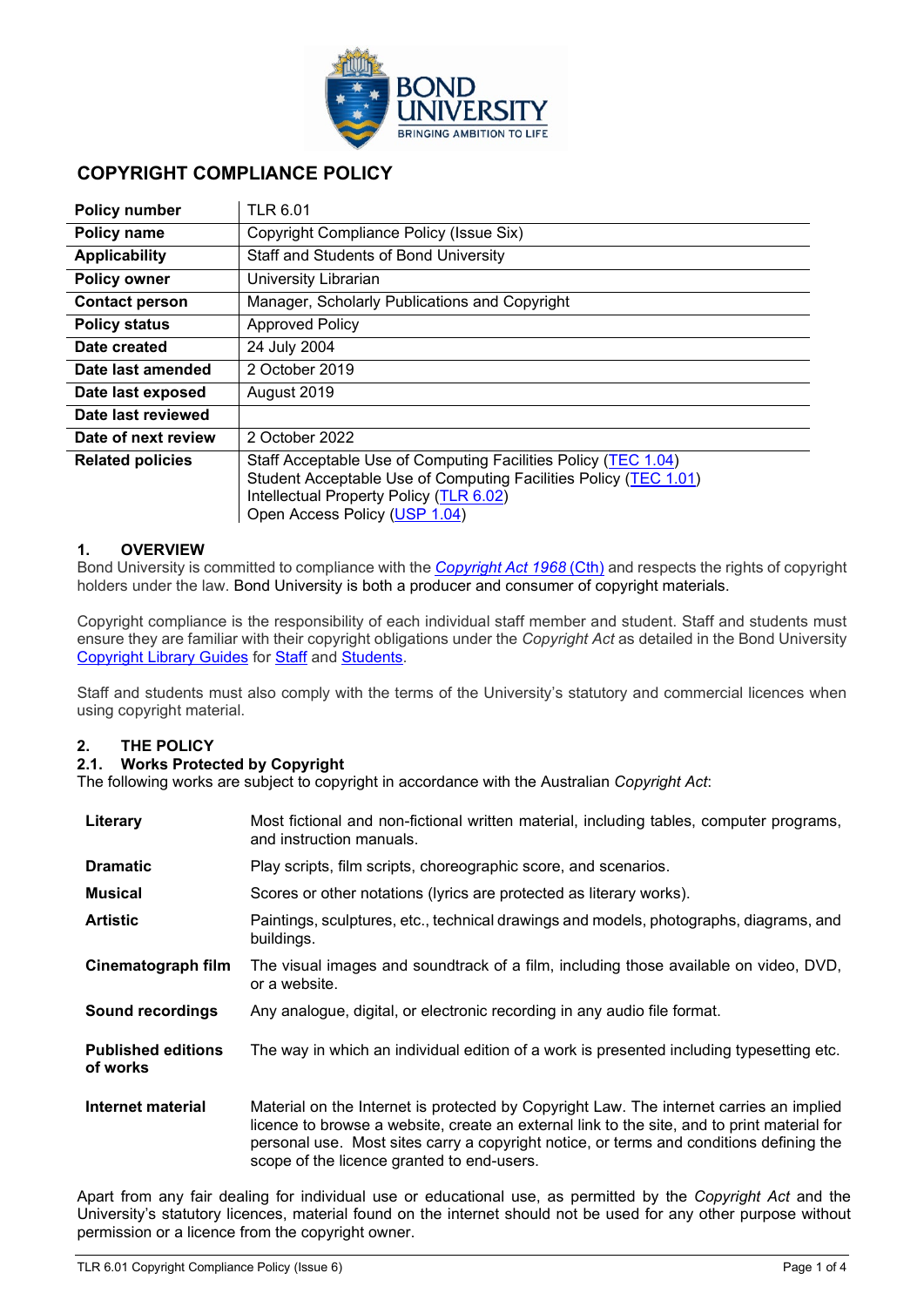# **2.2. Statutory Licences**

The University is a signatory to three licence agreements between Universities Australia and various copyright collecting agencies who act on behalf of owners of copyright works. The Licences are with the Copyright Agency Limited (CAL), the Audio-Visual Copyright Society Ltd (Screenrights) and AMCOS, APRA, PPCA and ARIA in the Music Societies agreement.

Under these agreements the University pays annual fees so that staff can make prescribed use of copyright materials for the purposes of providing course materials for students, without the need to ask for permission from the copyright owner. Guidelines for the use of copyright material under these licences are made available to all staff on the Licences page of the [Copyright for Staff](http://bond.libguides.com/copyright-for-staff/licences) guide.

The collecting agencies' licences require the University to regularly report on its usage of copyright material through hardcopy and online surveys.

### **2.3. Exceptions**

There are exceptions to the exclusive rights enjoyed by owners of copyright in literary, dramatic and musical works. There is no copyright infringement if:

- The copving is covered by statutory licences (as licence payments made by the University remunerate creators for use of their copyright works);
- Written permission is obtained from the copyright owner explicitly stating what is allowed to be done with the copyright material;
- The copyright is owned by the University;
- The material has been supplied to the University with a licence to copy;
- The proposed copying and/or communication falls within provisions in the *Copyright Act* that allow 'insubstantial amounts' of copying without payment.

#### **2.4. Staff Copyright**

#### **2.4.1. Using copyright material for educational purposes:**

Bond University has statutory licences covering print, television and radio copying that enables staff to use copyright material for educational purposes. The [Copyright for Staff](http://bond.libguides.com/copyright-for-staff/licences) guide can assist staff in the compliant use of print, audio-visual and online resources,

Digitised copyright material must be made available via the Library's e-reserve. See the [Subject resources](https://bond.libguides.com/copyright-for-staff/teaching/subject-resources-guidelines)  [guidelines](https://bond.libguides.com/copyright-for-staff/teaching/subject-resources-guidelines) page in the Copyright for Staff guide for guidance on the digitisation of copyright materials procedure at Bond.

#### **2.5. Student Copyright Responsibilities**

Students can make copies of copyright material under the Fair Dealing exceptions, particularly the following:

**2.5.1. Fair dealing for the purpose of research or study:** Students may copy a 'reasonable portion' - e.g. 10% or 1 chapter of a work; 1 article of a journal issue (or more if they concern the same topic of research or course of study) - of copyright items for private study or research.

**2.5.2. Fair dealing for the purpose of review or critique:** Copyright work may be copied for inclusion in, for instance, an essay, conference paper or journal article for the purpose of commenting critically on the material. Any such use should cite the work and author.

Students are subject to a variety of copyright responsibilities at Bond University. Specific information about student copyright responsibilities such as using material from the internet, images, music, computers and plagiarism is included in the [Copyright for Students](http://bond.libguides.com/copyright-for-students) guide.

#### **2.6. Use of University Equipment and Network**

Apart from any fair dealing for individual use, or educational use under the *Copyright Act*, using University equipment and network to download, upload, share, store or transmit copyright material without the permission of the copyright owner is a breach of the Staff Acceptable Use of ICT Facilities Policy (TEC 1.04) and the Student Acceptable Use of ICT Facilities Policy (TEC 1.01).

#### **3. NON-COMPLIANCE**

The individual, who does not observe copyright rules and infringes copyright, could be open to prosecution particularly where the University has taken all reasonable steps to ensure compliance with the law and limitation of liability under the safe harbour provisions afforded under the Act.

It is an infringement to authorise an infringement of copyright. A person is likely to have authorised an infringement when they have requested or instructed someone else to infringe copyright, or exercises a degree of control over the person infringing copyright or the means by which the infringing copy was made, or has countenanced, sanctioned or approved the infringement.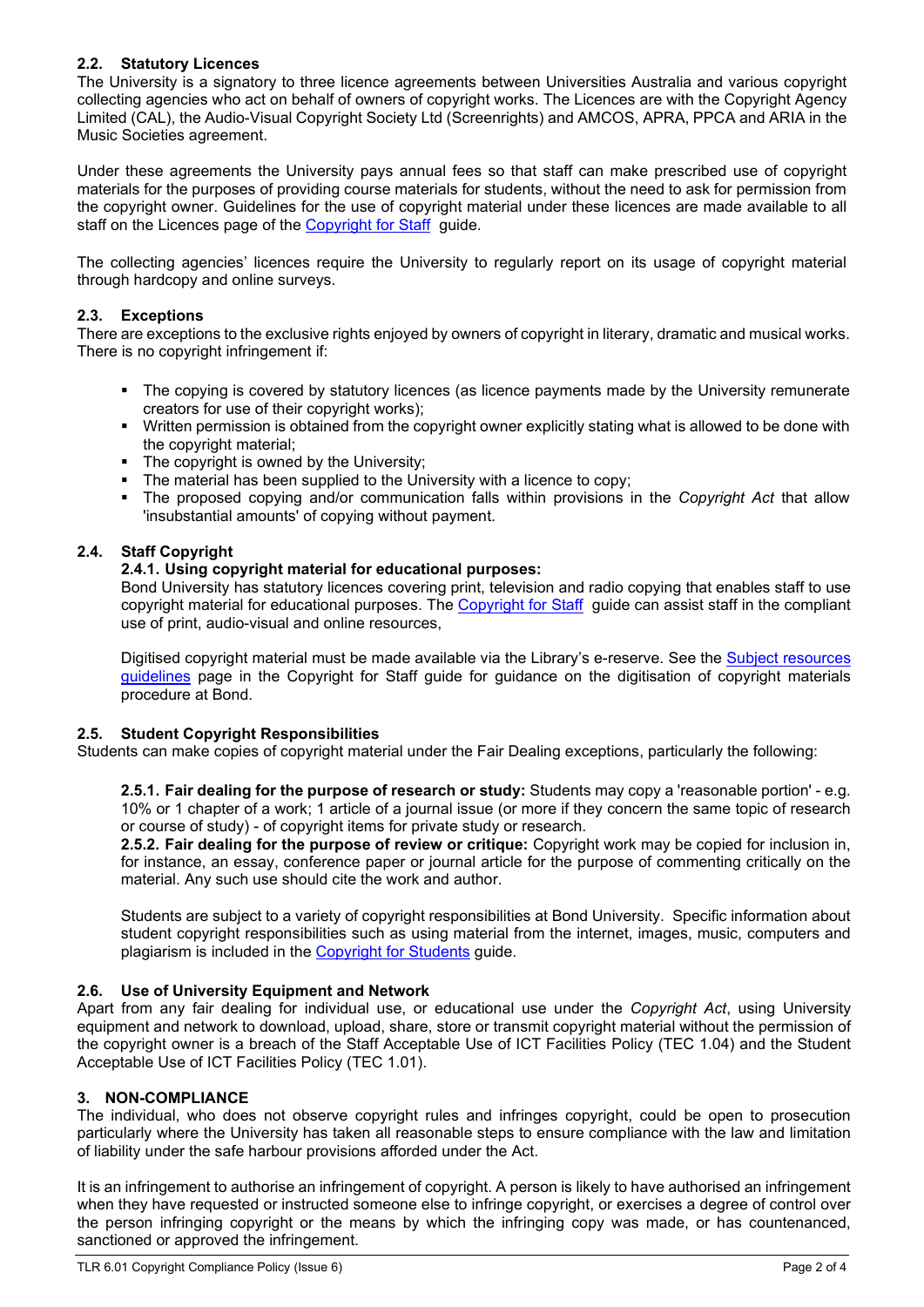Notifications from third parties in relation to content transmitted, cached, hosted or linked to on the Bond University network will be investigated and acted upon by the University's Copyright Officer.

# **4. NOTICES AND COPYRIGHT ADMINISTRATION**

- The University Librarian is the University's Copyright Officer and designated representative to receive notices from rights holders in relation to content transmitted, cached, hosted or referred to by linking on the Bond network. The [Disclaimer](https://bond.edu.au/disclaimer) page of the Bond University website provides Copyright Notices information and contact details as prescribed by the safe harbour provisions in the Act.
- 4.2. The University Copyright Officer in collaboration with Information Technology Services follows procedural actions on receipt of copyright infringement notices to identify and communicate with the infringer to take down the infringing content.
- 4.3. Staff or students identified as repeat copyright infringers will be subject to penalties such as:
	- Warnings;
	- **Temporary locking of the user's network account;**
	- Extended suspension of the user's network account**;**
	- Termination of the user's account depending on the circumstances and frequency of repeat infringements.
- 4.4. Library Services administers a centralised system to manage copyright compliance with comprehensive information for both [Staff](http://bond.libguides.com/copyright-for-staff/home) and [Students](http://bond.libguides.com/copyright-for-students) on the Library website.
- 4.5. To facilitate access to information about material for which copyright authorisation has been acquired (for any University purpose by any Faculty) the University has a [Centralised Copyright Permissions Register.](http://bond.libguides.com/copyright-for-staff/avoiding-infringements/seeking-permission)
- 4.6. The first point of contact for assistance with copyright enquiries is the Manager, Scholarly Publications and Copyright.

#### **5. DEFINITIONS**

- **Act** The *[Copyright Act 1968](https://www.legislation.gov.au/Details/C2021C00044)* (Commonwealth)
- **Caching** Caching serves as an intermediary component that stores data so that future requests for that data can be served faster. The data stored in a cache might be the result of an earlier copy of data stored elsewhere.
- **Copyright** A bundle of rights given by law to the owner to publish, copy, adapt, broadcast and perform material contained in literary, dramatic, musical and artistic works, sound recordings, films and broadcasts.
- **Copyright Act** The *[Copyright Act 1968](https://www.legislation.gov.au/Details/C2021C00044)* (Cth) gives creators of original 'works' the exclusive right to reproduce, publish, communicate, and adapt their material; and to control the way it is used by other people.
- **Hosting services** An internet hosting service, such as the Bond University website, runs on internet servers allowing external internet data to be hosted on the Bond network.
- **Linking** A link or hyperlink is a reference to data on a website that a user can directly follow either by clicking or tapping. A hyperlink points to a whole document or to a specific element within a document.
- **Plagiarism** Plagiarism occurs when the work of another person, or persons, is used and presented as one's own, unless the source of each quotation or piece of borrowed material is clearly acknowledged with an appropriate citation.
- **Original Works** A piece of work is "original" if some degree of skill and effort has been employed by the creator and it has not been copied from another.
- **Safe Harbours** The copyright safe harbours are a set of provisions<sup>\*</sup> in the Copyright Act that protect online service providers, including universities, from liability for damages for copyright infringements by their end-users. There are four safe harbours:
	- 1. Transmission safe harbour where the university provides facilities and services for